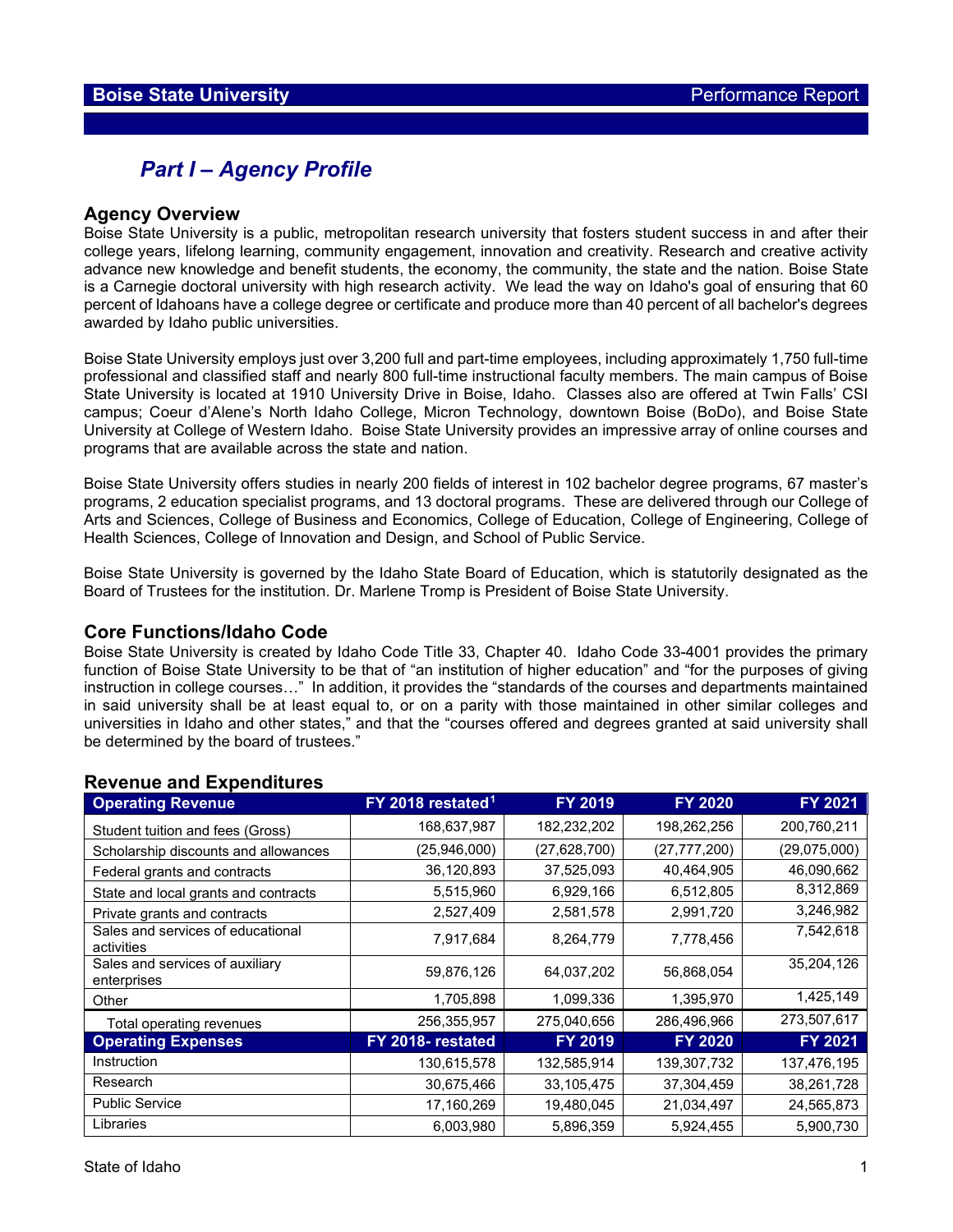| <b>Student Services</b>                         | 19,852,758        | 20,198,874    | 20,933,265      | 18,539,063      |
|-------------------------------------------------|-------------------|---------------|-----------------|-----------------|
| Operation & Maintenance of plant                | 21,516,192        | 21,641,435    | 27,359,524      | 26,332,090      |
| <b>Institutional Support</b>                    | 30,958,162        | 32,412,902    | 34,074,154      | 36,931,656      |
| Academic Support                                | 28,683,758        | 31,183,237    | 32,434,522      | 32,485,747      |
| <b>Auxiliary Enterprises</b>                    | 71,257,115        | 75,270,328    | 74,189,656      | 62,938,076      |
| Scholarships and Fellowships                    | 12,797,433        | 11,972,205    | 18,384,851      | 18,218,665      |
| Depreciation                                    | 26,468,896        | 26,359,987    | 26,623,055      | 26,667,709      |
| Total operating expenses                        | 395,989,607       | 410,106,761   | 437,570,168     | 428,317,532     |
| Operating income/(loss)                         | (139, 633, 650)   | (135,066,105) | (151, 073, 202) | (154, 809, 915) |
| <b>Non-operating</b>                            | FY 2018- restated | FY 2019       | <b>FY 2020</b>  | <b>FY 2021</b>  |
| revenues/(expenses)                             |                   |               |                 |                 |
| State appropriation - general                   | 98,775,333        | 101,955,031   | 105,337,986     | 104,253,395     |
| State appropriation - maintenance               | 1,686,375         | 837,657       | 2,674,540       | 2,854,992       |
| Pell grants                                     | 23,600,874        | 22,702,825    | 22,185,765      | 20,093,950      |
| Gifts                                           | 28,482,810        | 32, 141, 995  | 35,465,134      | 27,123,074      |
| Net investment income                           | 2,595,265         | 4,148,780     | 3,521,477       | 1,259,670       |
| Change in fair value of investments             | (336, 336)        | 884,188       | 1,182,328       | (689, 048)      |
| Interest                                        | (7, 571, 626)     | (7,030,946)   | (6,881,404)     | (5,715,724)     |
| Gain/loss on retirement of assets               | (344, 022)        | (258, 821)    | (305, 978)      | (277, 081)      |
| <b>Federal Aid Grant Revenue</b>                |                   |               | 7,344,256       | 30,876,959      |
| Loss on Perkins federal capital<br>contribution |                   | (8,209,463)   |                 |                 |
| Other non-operating revenue/(expense)           | 160,272           | 330,110       | 66,653          | 558,173         |
| Net non-operating revenues/(expenses)           | 147,048,945       | 147,501,356   | 170,590,756     | 180,338,360     |
| <b>Other revenue and expenses</b>               | FY 2018- restated | FY 2019       | <b>FY 2020</b>  | <b>FY 2021</b>  |
| Capital appropriations                          | 1,858,258         | 666,061       | 5,707,955       | 2,052,336       |
| Capital gifts and grants                        | 27,275,727        | 15,825,339    | 7,351,466       | 873,449         |
| Total other revenues and expenses               | 29,133,985        | 16,491,400    | 13,059,421      | 2,925,785       |
|                                                 | FY 2018- restated | FY 2019       | <b>FY 2020</b>  | <b>FY 2021</b>  |
| Increase/decrease in net position               | 37,106,374        | 28,926,651    | 32,576,975      | 28,454,230      |
| Net position - beginning of year                | 397,362,179       | 434,468,553   | 463,395,204     | 495,972,179     |
| Net position - end of year                      | 434,468,553       | 463,395,204   | 495,972,179     | 524,426,409     |

# **Profile of Cases Managed and/or Key Services Provided**

| <b>Cases Managed and/or Key Services Provided</b>                                                    | <b>FY 2018</b> | <b>FY 2019</b> | <b>FY 2020</b> | FY 2021 |  |  |  |  |
|------------------------------------------------------------------------------------------------------|----------------|----------------|----------------|---------|--|--|--|--|
| Enrollments:                                                                                         |                |                |                |         |  |  |  |  |
| Fall Enrollment on Fall Census Day (Oct. 15) includes degree seeking and non-degree seeking students |                |                |                |         |  |  |  |  |
| Total                                                                                                | 24,154         | 25,540         | 26,272         | 24,103  |  |  |  |  |
| Undergraduate                                                                                        | 20,767         | 22,064         | 22,939         | 20,788  |  |  |  |  |
| Graduate                                                                                             | 3,387          | 3,476          | 3,333          | 3,315   |  |  |  |  |
| Degree Seeking Student Enrollment on Fall Census Day (Oct. 15)                                       |                |                |                |         |  |  |  |  |
| Total                                                                                                | 18,982         | 19,361         | 19,825         | 19,930  |  |  |  |  |
| Undergraduate                                                                                        | 16,270         | 16,537         | 16,898         | 16,975  |  |  |  |  |
| Graduate                                                                                             | 2,712          | 2,824          | 2,927          | 2,955   |  |  |  |  |
| Annual Enrollment Total Headcount from PSR 1<br>Student Enrollment Report (End of Term;              | 31,053         | 32,545         | 33.274         | 32,066  |  |  |  |  |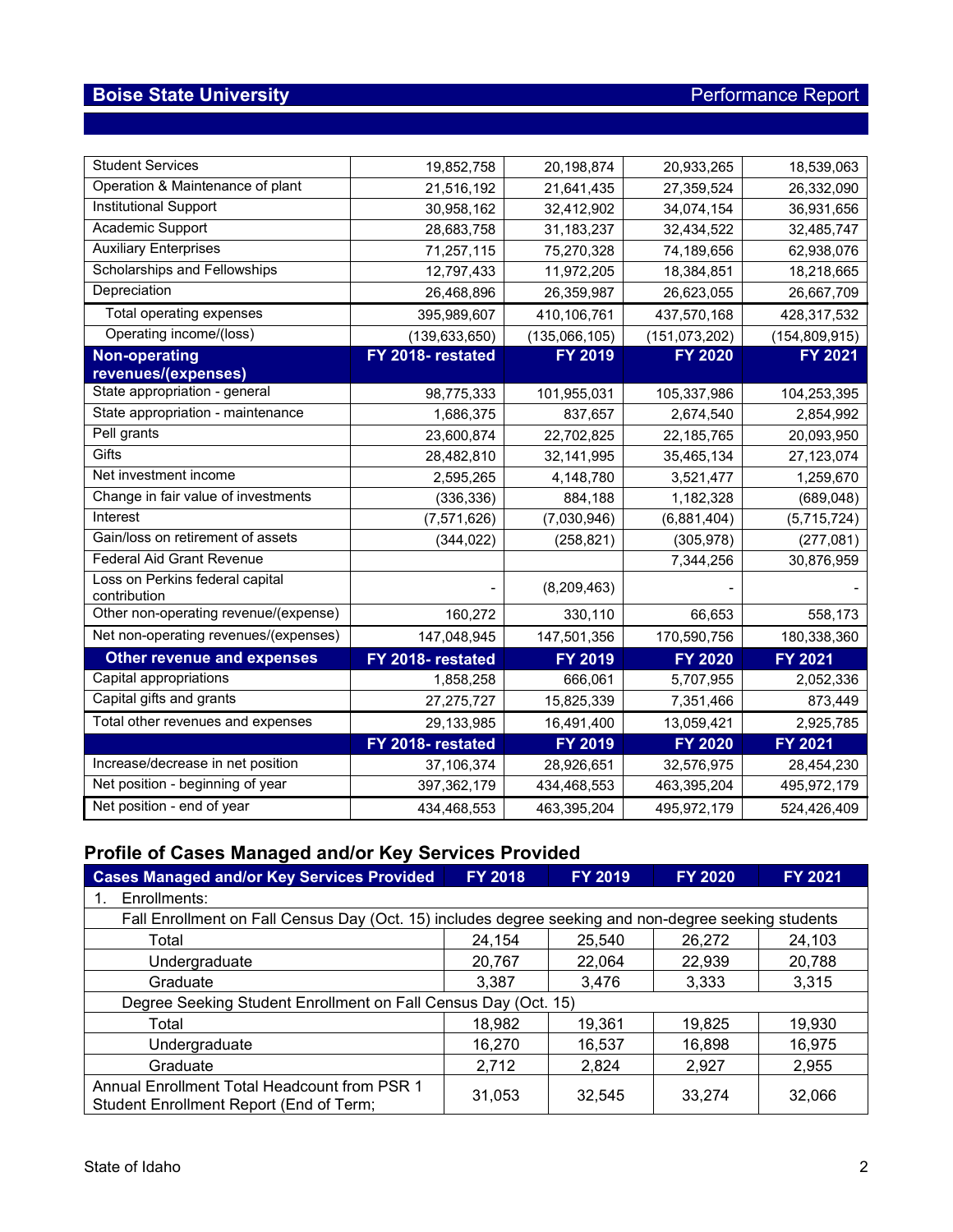| <b>Cases Managed and/or Key Services Provided</b>                                                            | <b>FY 2018</b> | FY 2019 | <b>FY 2020</b> | <b>FY 2021</b> |
|--------------------------------------------------------------------------------------------------------------|----------------|---------|----------------|----------------|
| unduplicated count of students attending Su, Fa,<br>and/or Spr)                                              |                |         |                |                |
| Non-Degree Seeking (Graduate and<br>Undergrad)                                                               | 3,849          | 3,813   | 3,341          | 2,585          |
| Early College                                                                                                | 5,403          | 6,570   | 7,061          | 6,317          |
| Undergraduate (degree seeking)                                                                               | 18,358         | 18,637  | 19,159         | 19,388         |
| Graduate (degree seeking)                                                                                    | 3,443          | 3,520   | 3,626          | 3,732          |
| Student Credit Hours (SCH) by Level (Su, Fa, and Spr) (see Part II for Cost per credit hour delivered)<br>2. |                |         |                |                |
| Annual SCH Attempted (End of Term)<br>Total                                                                  | 496,274        | 514,178 | 537,586        | 533,808        |
| <b>Professional Technical</b>                                                                                | 0              | 0       | 0              | $\mathbf{0}$   |
| Undergraduate credits                                                                                        | 440,207        | 456,168 | 477,921        | 473,031        |
| Graduate credits                                                                                             | 56,067         | 58,010  | 59,665         | 60,777         |
| Annual SCH Earned (End of Term)<br>Total <sup>2</sup>                                                        | 438,979        | 455,252 | 467,872        | 464,741        |
| Undergraduate credits                                                                                        | 387,088        | 402,014 | 413,308        | 409,369        |
| Graduate credits                                                                                             | 51,891         | 53,238  | 54,564         | 55,372         |
| SCH earned as a % of Attempted<br>Total                                                                      | 88.5%          | 88.5%   | 87.0%          | 87.1%          |
| Undergraduate credits                                                                                        | 87.9%          | 88.1%   | 86.5%          | 86.5%          |
| Graduate credits                                                                                             | 92.6%          | 91.8%   | 91.5%          | 91.1%          |
| Dual Enrollment <sup>3</sup> and Distance Education <sup>4</sup><br>3.                                       |                |         |                |                |
| Dual Enrollment Student Credit Hours - 12<br>month academic year                                             | 23,664         | 29,184  | 33,100         | 28,756         |
| Dual Enrollment Distinct Students - 12<br>month academic year                                                | 5,408          | 6,570   | 7,062          | 6,318          |
| Distance Education Student Credit Hours -<br>12 month academic year                                          | 108,315        | 125,318 | 143,714        | 364,790        |
| <b>Distance Education Distinct Students</b><br>Enrolled - 12 month academic year                             | 14,430         | 15,888  | 17,826         | 25,750         |
| Degrees and Certificates Awarded (see Part II for Number of Distinct Graduates)* 5<br>4.                     |                |         |                |                |
| Professional Technical Degrees and<br>Certificates                                                           | N/A            | N/A     | N/A            | N/A            |
| Associate Degrees (Academic)                                                                                 | 119            | 133     | 111            | 132            |
| Bachelor's Degree (Academic, first and<br>second majors)                                                     | 3,373          | 3,472   | 3,680          | 3,929          |
| Certificate - Undergraduate                                                                                  | 248            | 360     | 411            | 511            |
| Certificate - Graduate                                                                                       | 248            | 221     | 189            | 170            |
| Master's Degree                                                                                              | 917            | 861     | 954            | 1,074          |
| Education Specialist Degree <sup>6</sup>                                                                     | 16             | 19      | 24             | 23             |
| Doctoral Degree                                                                                              | 32             | 45      | 53             | 50             |
| Total awards (sum)                                                                                           | 4,953          | 5,112   | 5,422          | 5,889          |

| Sponsored Projects Proposals and Awards <sup>7</sup> (see Part II for Externally Funded Research Expenditures) |     |     |     |     |  |  |
|----------------------------------------------------------------------------------------------------------------|-----|-----|-----|-----|--|--|
| Total # of Proposals Submitted                                                                                 | 606 | 560 | 506 | 598 |  |  |
| Total # of Awards                                                                                              | 368 | 378 | 411 | 425 |  |  |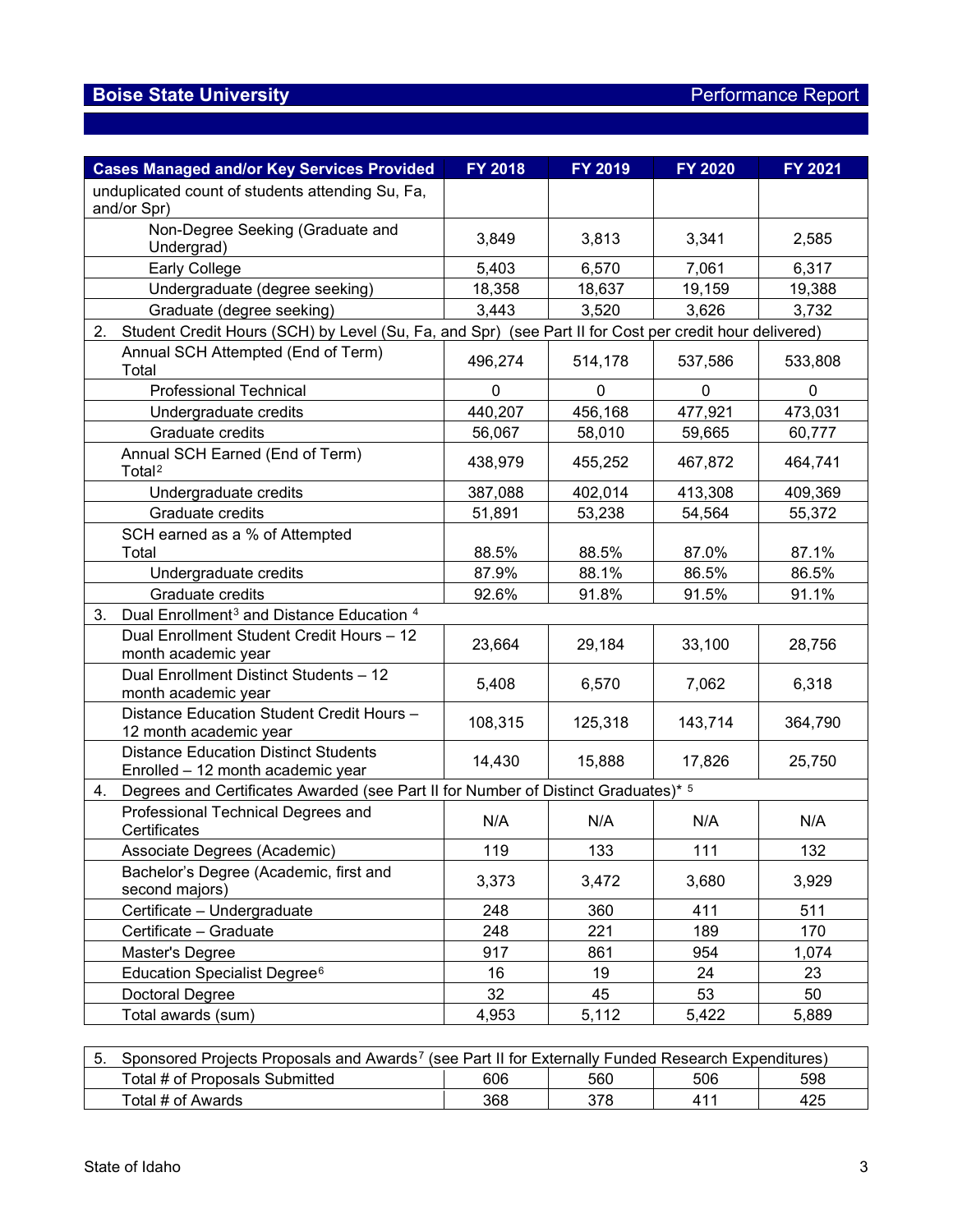| <b>Total Sponsored Projects Funding (dollars</b><br>awarded)                                                                | \$56.0M | \$53.5M | \$58.2M | \$65.3M |
|-----------------------------------------------------------------------------------------------------------------------------|---------|---------|---------|---------|
| <b>Total Sponsored Project Expenditures</b>                                                                                 | \$44.8M | \$44.7M | \$47.9M | \$55.7M |
| % of research grant awards that have PIs<br>and Co-PIs in two or more academic<br>departments (i.e., interdisciplinary) $8$ | 28.9%   | 17.9%   | 22.6%   | 16.9%   |

### **FY 2021 Performance Highlights**

- Boise State University continues to be highly successful in helping students graduate and succeed, which contributes to the educational attainment rate of Idahoans. In FY21, a record-high 3,749 students graduated from Boise State with baccalaureate degrees, once again exceeding the target set in Boise State University's strategic plan.
- Boise State not only impacts Idaho's college completion rate, for five consecutive years, we have seen increases in the numbers of graduates who are from specific underrepresented minority groups with 505 baccalaureate degree graduates in 2020-21. Additionally, Boise State graduated a new of high of 525 students who were from rural counties in Idaho. The latter students are a special focus of the newly launched Community Impact Programs.
- The number of doctoral degree graduates was 50 in FY21, growing by 50% since FY18. This growth significantly contributes to our impact in the state and region, driving Idaho's clean knowledge economy.
- The retention rate for first year students largely maintained its positive trajectory after a substantial increase over the last decade. However, it was slightly lower for the Fall 2020 cohort, as a result of the pandemic. Between the Fall 2013 cohort and the Fall 2016 cohort, the retention rate increased by five percentage points and Boise State attained and maintained at least 79.5% retention for first-time, full-time freshmen in the Fall 2016, Fall 2017 and Fall 2018 cohorts. The retention rate in Fall 2020 cohort was 74.6%.
- The six-year graduation rate has continued to increase with Boise State exceeding a 50% graduation rate for the Fall 2013 cohort of first-time, full-time (FTFT) freshmen. We anticipate the six-year graduation rate to be approximately 52.5% for the Fall 2015 FTFT cohort. The graduation rate of Idaho-resident, Pelleligible students is expected to be nearly 40% for the Fall 2015 cohort. Although these preliminary numbers have been impacted by the pandemic and are slightly lower than the historic graduation rates achieved with Fall 2014 cohorts, the positive momentum and trajectory of increases in graduation rates demonstrate Boise State's fundamental transformation of support for student success. This has been achieved through significant innovation, including a wholescale revision of remedial education, use of learning assistants, changes to advising, and use of analytics to enable early intervention for at-risk students.
- Dual Enrollment and Distance Education were significantly impacted by the global pandemic. The number of students participating in dual enrollment decreased to 6,318, which was similar to FY19 participation. Distance education credit hours in FY21 increased by 154% over FY20 with 25,750 students participating in a distance learning course.
- Boise State's total sponsored projects funding (dollars awarded) exceeded \$65M for FY21, which brings new revenue and new opportunities to the state and supports our state's economic engine.

| <b>Productivity Measure</b>                                                              |        | <b>FY 2018</b> | <b>FY 2019</b> | <b>FY 2020</b> | <b>FY 2021</b> | <b>FY 2022</b> |  |  |
|------------------------------------------------------------------------------------------|--------|----------------|----------------|----------------|----------------|----------------|--|--|
| Goal 2                                                                                   |        |                |                |                |                |                |  |  |
| Facilitate the timely attainment of educational goals of our diverse student population. |        |                |                |                |                |                |  |  |
| Count of Distinct Graduates <sup>9</sup> (Objective A)*                                  |        |                |                |                |                |                |  |  |
| Associate Degree (Academic)                                                              | actual | 118            | 131            | 109            | 132            |                |  |  |
|                                                                                          | target | 150            | 150            | 150            | 150            | 150            |  |  |
| Bachelor's Degree (Academic)                                                             | actual | 3,196          | 3.289          | 3.525          | 3,749          |                |  |  |
|                                                                                          | target | 3.300          | 3.450          | 3.500          | 3.559          | 3.702          |  |  |

## *Part II – Performance Measures*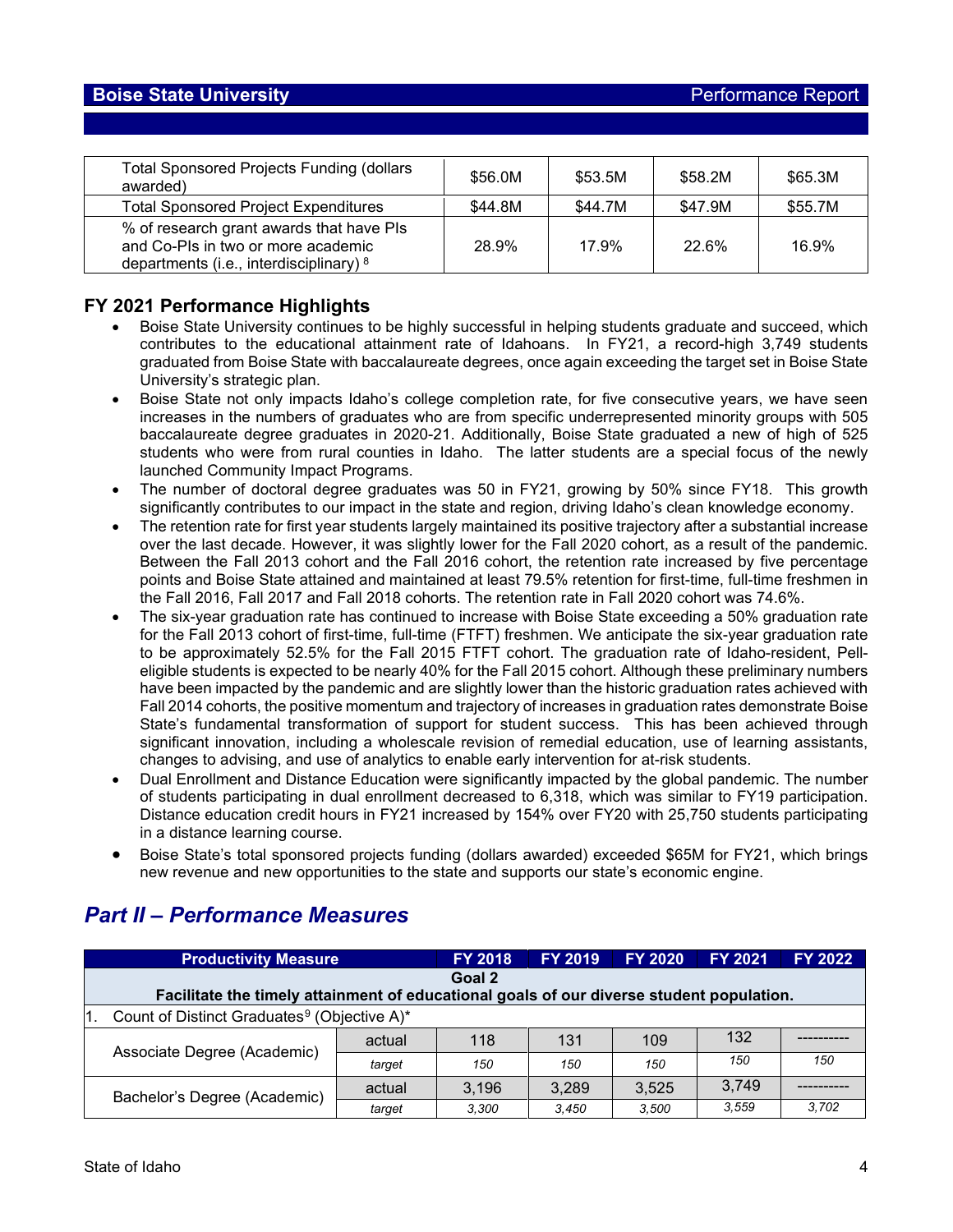|    | <b>Productivity Measure</b>                                                                      |        | <b>FY 2018</b>              | FY 2019                     | <b>FY 2020</b>              | <b>FY 2021</b>                         | <b>FY 2022</b>              |
|----|--------------------------------------------------------------------------------------------------|--------|-----------------------------|-----------------------------|-----------------------------|----------------------------------------|-----------------------------|
|    | Certificate - Undergraduate                                                                      | actual | 248                         | 360                         | 414                         | 511                                    |                             |
|    |                                                                                                  | target | ΝA                          | ΝA                          | 300                         | 425                                    | 425                         |
|    |                                                                                                  | actual | 241                         | 219                         | 184                         | 166                                    |                             |
|    | Certificate - Graduate                                                                           | target | 250                         | 250                         | 270                         | 280                                    | 250                         |
|    |                                                                                                  | actual | 917                         | 862                         | 954                         | 1,074                                  |                             |
|    | Master's Degrees                                                                                 | target | 785                         | 825                         | 950                         | 950                                    | 1,000                       |
|    |                                                                                                  | actual | 16                          | 19                          | 24                          | 23                                     |                             |
|    | <b>Educational Specialist's Degree</b>                                                           | target | 20                          | 20                          | 23                          | 25                                     | 25                          |
|    |                                                                                                  | actual | 32                          | 45                          | 53                          | 50                                     |                             |
|    | <b>Doctoral Degree</b>                                                                           | target | 35                          | 38                          | 40                          | 50                                     | 58                          |
|    |                                                                                                  | actual | 4,393                       | 4,455                       | 4,760                       | 5,120                                  |                             |
|    | Total distinct graduates                                                                         | target | Increase over<br>prior year | Increase over<br>prior year | Increase over<br>prior year | Increase over<br>prior year            | Increase over<br>prior year |
| 2. | <b>First Year Retention Rate</b><br>(Objective A)                                                |        |                             |                             |                             |                                        |                             |
|    | % of first-time, full-time<br>freshmen retained <sup>10*</sup>                                   | actual | F2017 cohort<br>79.5%       | F2018 cohort<br>79.5%       | F2019 cohort<br>77.8%       | F2020 cohort<br>75.3%<br>(preliminary) | F2021 cohort                |
|    |                                                                                                  | target | 80%                         | 81%                         | 82%                         | 82%                                    | 80%                         |
|    | % of Idaho-resident Pell-eligible<br>first-time full-time freshmen                               | actual | 70.8%                       | 72.0%                       | 70.6%                       | 64.9%<br>(preliminary)                 |                             |
|    | retained                                                                                         | target | 76%                         | 77%                         | 74%                         | 74%                                    | 73%                         |
|    | % of full-time transfers retained                                                                | actual | 76.6%                       | 74.7%                       | 78.5%                       | 73.9%<br>(preliminary)                 |                             |
|    | or graduated*                                                                                    | target | 78%                         | 78%                         | 79%                         | 79%                                    | 79%                         |
| 3. | Graduation Rates (Objective A)*                                                                  |        |                             |                             |                             |                                        |                             |
|    | 4-yr graduation rate: % of<br>baccalaureate-seeking, full-<br>time, first time students          | actual | F2014 cohort<br>28.7%       | F2015 cohort<br>30.6%       | F2016 cohort<br>38.1%       | F2017 cohort<br>37.4%<br>(preliminary) | F2018 cohort                |
|    | graduating in four years or<br>less <sup>11</sup>                                                | target | ΝA                          | ΝA                          | 33%                         | 33%                                    |                             |
|    | 6-yr graduation rate: % of<br>baccalaureate-seeking, full-<br>time, first time students          | actual | F2012 cohort<br>45.8%       | F2013 cohort<br>50.3%       | F2014 cohort<br>54.1%       | F2015 cohort<br>52.5%<br>(preliminary) | F2016 cohort                |
|    | graduating in six years or less <sup>12</sup>                                                    | target | 45%                         | 46%                         | 48%                         | 52%                                    |                             |
|    | 6-yr: % of Idaho-resident, Pell-<br>eligible first time, full-time                               | actual | 34.3%                       | 38.0%                       | 42.3%                       | 39.5%<br>(preliminary)                 |                             |
|    | freshman who graduated in six<br>years or less                                                   | target | 37%                         | 37%                         | 38%                         | 43%                                    |                             |
|    | 6-yr: % of full-time transfers<br>who graduated in six years or                                  | actual | 57.4%                       | 58.5%                       | 56.9%                       | 59.5%<br>(preliminary)                 |                             |
|    | less                                                                                             | target | 55%                         | 57%                         | 58%                         | 59%                                    |                             |
| 4. | Progression to Degree (Objective A)*                                                             |        |                             |                             |                             |                                        |                             |
|    | Progress in credits: % of                                                                        | actual | 23.9%                       | 26.5%                       | 28.7%                       | 28.3%                                  |                             |
|    | undergraduate degree seeking<br>students completing 30 or more<br>credits per year <sup>13</sup> | target | NA                          | 30%                         | 25%                         | 28%                                    | 30%                         |
|    |                                                                                                  | actual | 79.8%                       | 82.1%                       | 83.4%                       | 81.5%                                  |                             |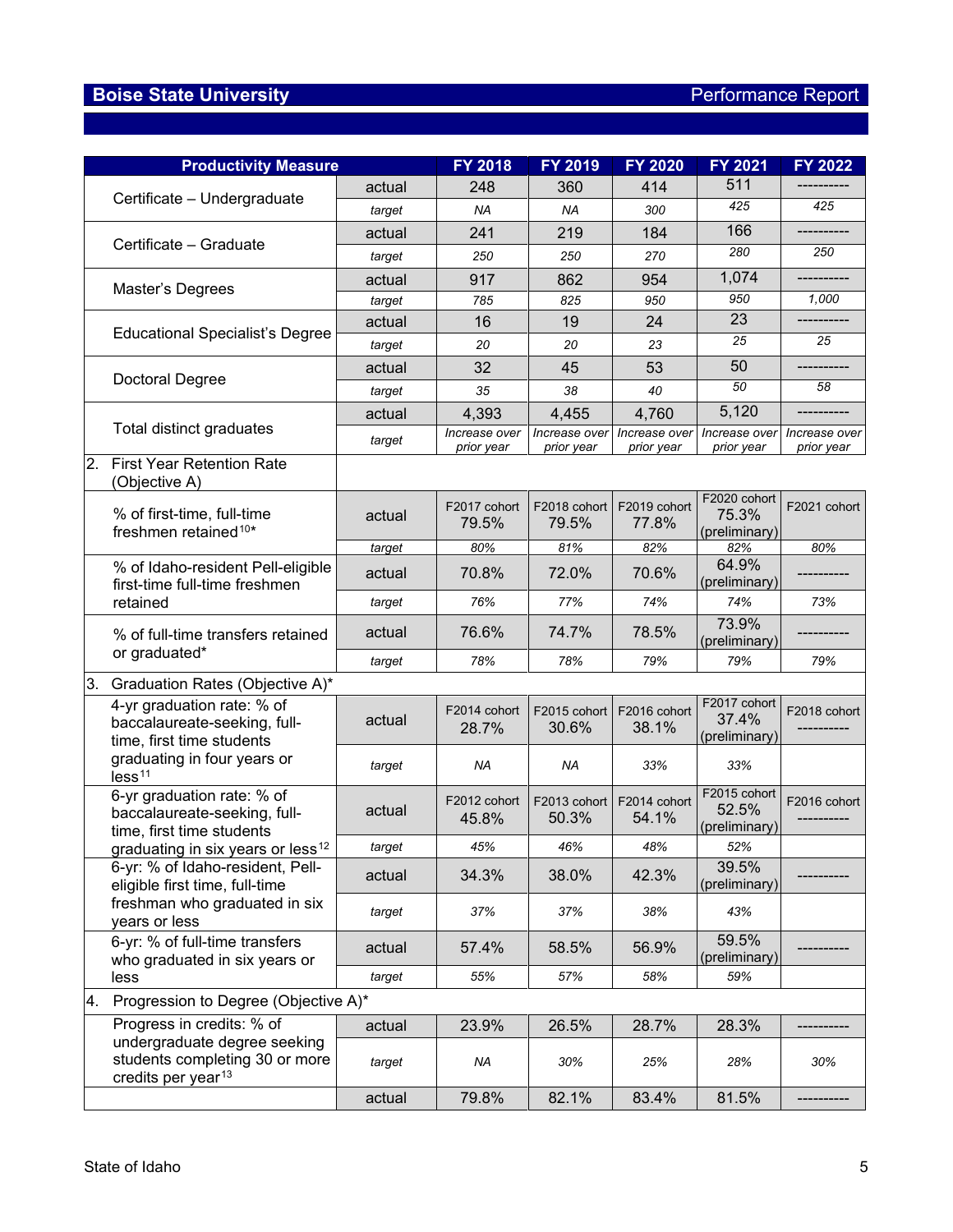|    | <b>Productivity Measure</b>                                                                                                        |                                                                | <b>FY 2018</b>                         | <b>FY 2019</b>                         | <b>FY 2020</b>                         | <b>FY 2021</b>                         | <b>FY 2022</b>                         |
|----|------------------------------------------------------------------------------------------------------------------------------------|----------------------------------------------------------------|----------------------------------------|----------------------------------------|----------------------------------------|----------------------------------------|----------------------------------------|
|    | Gateway Math Completion: %<br>of new degree-seeking<br>freshmen completing a gateway<br>math course within two years <sup>14</sup> | target                                                         | <b>NA</b>                              | 83%                                    | 83%                                    | 83%                                    | 85%                                    |
|    | Remedial English: % of                                                                                                             | actual                                                         | 88.5%                                  | 88.5%                                  | 87.1%                                  | 83.1%                                  |                                        |
|    | undergraduates completing<br>credit-bearing course after<br>remedial <sup>15</sup>                                                 | target                                                         | ΝA                                     | 90%                                    | 90%                                    | 90%                                    | 90%                                    |
|    | Remedial Math: % of                                                                                                                | actual                                                         | 57.4%                                  | 55.8%                                  | 56.7%                                  | 59.6%                                  |                                        |
|    | undergraduates completing<br>credit-bearing course after<br>remedial <sup>16</sup>                                                 | target                                                         | ΝA                                     | 55%                                    | 55%                                    | 55%                                    | 58%                                    |
|    |                                                                                                                                    | Gain distinction as a doctoral research university.            | Goal 3                                 |                                        |                                        |                                        |                                        |
| 5. | Total Research & Development Expenditures <sup>17</sup> (Objective A)                                                              |                                                                |                                        |                                        |                                        |                                        |                                        |
|    | Expenditures as reported to the                                                                                                    | actual                                                         | \$41.4M                                | \$39.8M                                | \$43.3M                                | Not available<br>at this time          |                                        |
|    | <b>National Science Foundation</b>                                                                                                 | target                                                         | \$36M                                  | \$38M                                  | \$44M                                  | \$47M                                  | \$47M                                  |
|    |                                                                                                                                    | Align university programs and activities with community needs. | Goal 4                                 |                                        |                                        |                                        |                                        |
| 6. | Number of graduates with high impact on Idaho's college completion rate (Objective C) <sup>18</sup>                                |                                                                |                                        |                                        |                                        |                                        |                                        |
|    | Baccalaureate graduates from                                                                                                       |                                                                | 496                                    | 528                                    | 459                                    | 505                                    |                                        |
|    | underrepresented groups: rural                                                                                                     | actual<br><b>Target</b>                                        | NA                                     | NA                                     | 500                                    | 525                                    | 550                                    |
|    | counties <sup>19</sup>                                                                                                             |                                                                |                                        |                                        |                                        |                                        |                                        |
|    | Baccalaureate graduates from<br>underrepresented groups:                                                                           | actual                                                         | 359                                    | 444                                    | 467                                    | 525                                    |                                        |
|    | ethnic minorities <sup>20</sup>                                                                                                    | <b>Target</b>                                                  | 400                                    | 430                                    | 500                                    | 500                                    | 500                                    |
|    | Baccalaureate graduates who                                                                                                        | actual                                                         | 2,263                                  | 2,200                                  | 2,208                                  | 2,266                                  |                                        |
|    | are Idaho residents                                                                                                                | <b>Target</b>                                                  | 2,585                                  | 2,700                                  | 2,700                                  | 2,700                                  | 2,500                                  |
|    | Baccalaureate graduates who<br>are of non-traditional age (30                                                                      | actual                                                         | 847                                    | 845                                    | 847                                    | 826                                    |                                        |
|    | and up)                                                                                                                            | <b>Target</b>                                                  | 950                                    | 950                                    | 1,000                                  | 1,000                                  | 1,000                                  |
|    | Baccalaureate graduates who                                                                                                        | actual                                                         | 406                                    | 446                                    | 442                                    | 463                                    |                                        |
|    | began as transfers from Idaho<br>community college <sup>21</sup>                                                                   | <b>Target</b>                                                  | 600                                    | 650                                    | 700                                    | 700                                    | 500                                    |
|    |                                                                                                                                    |                                                                |                                        |                                        |                                        |                                        |                                        |
| 7. | Cost of Education (resident undergraduate with 15 credit load per semester; tuition & fees per year)<br>(Objective A)              |                                                                |                                        |                                        |                                        |                                        |                                        |
|    |                                                                                                                                    | actual                                                         | \$7,326                                | \$7,694                                | \$8,068                                | \$8,060                                |                                        |
|    | <b>Boise State</b>                                                                                                                 | target                                                         | Remain less<br>than WICHE<br>state avg | Remain less<br>than WICHE<br>state avg | Remain less<br>than WICHE<br>state avg | Remain less<br>than WICHE<br>state avg | Remain less<br>than WICHE<br>state avg |
|    |                                                                                                                                    | actual                                                         | 87.1%                                  | 89.2%                                  | 90.3%                                  | 88.0%                                  |                                        |
|    | Boise State as % of WICHE <sup>22</sup>                                                                                            | target                                                         | Remain less<br>than WICHE<br>state avg | Remain less<br>than WICHE<br>state avg | Remain less<br>than WICHE<br>state avg | Remain less<br>than WICHE<br>state avg | Remain less<br>than WICHE<br>state avg |
| 8. | Expense per EWA-Weighted Student Credit Hour (SCH) <sup>23</sup>                                                                   |                                                                |                                        | (Objective A)                          |                                        |                                        |                                        |
|    |                                                                                                                                    | actual                                                         | \$263.08                               | \$255.42                               | \$256.42                               | Not available<br>at this time          |                                        |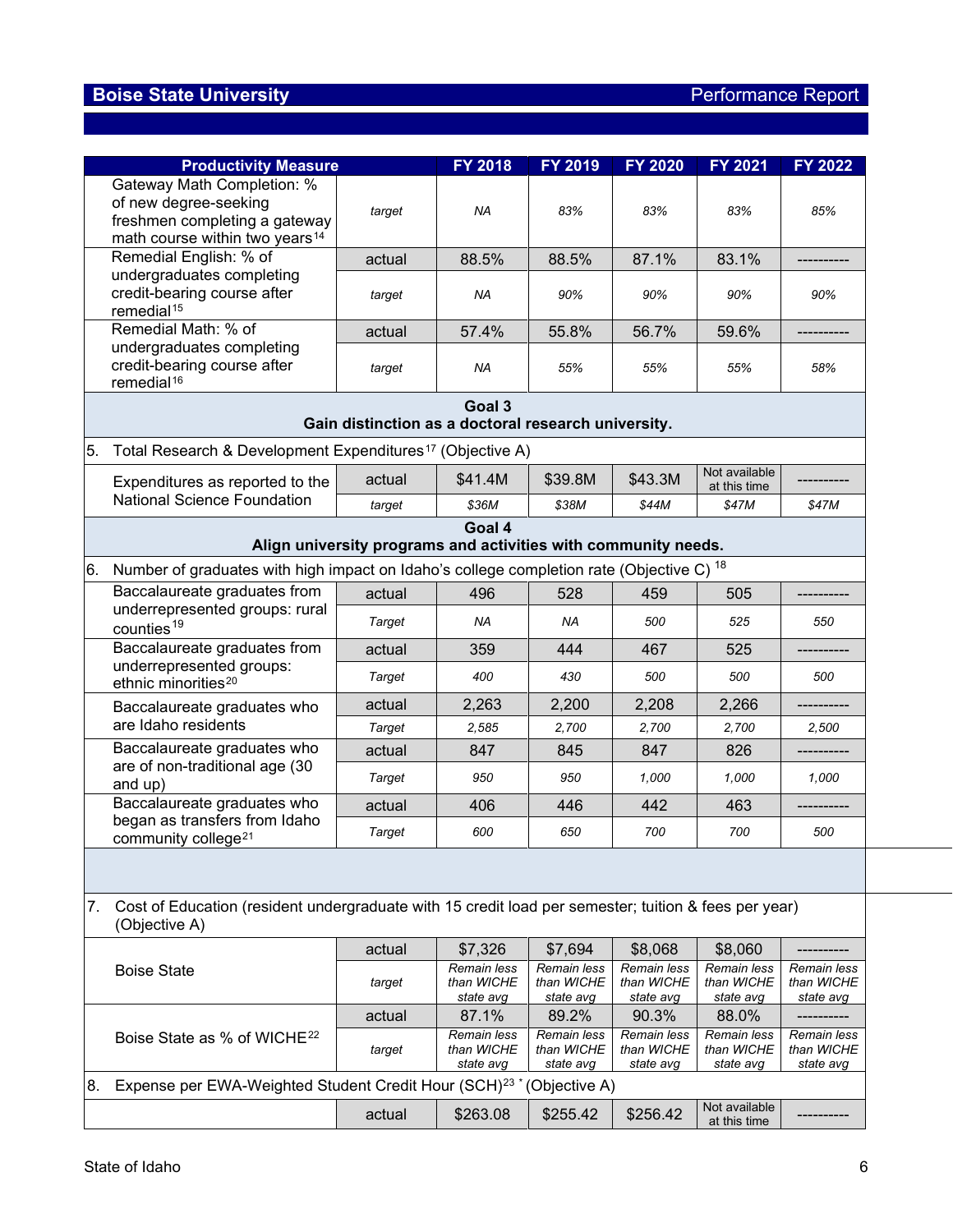## **Boise State University Performance Report**

| <b>Productivity Measure</b>                                                                      |        | <b>FY 2018</b>                         | FY 2019                                | <b>FY 2020</b>                                       | <b>FY 2021</b>                         | <b>FY 2022</b>                                                       |
|--------------------------------------------------------------------------------------------------|--------|----------------------------------------|----------------------------------------|------------------------------------------------------|----------------------------------------|----------------------------------------------------------------------|
| \$ per Undergraduate SCH: in<br>2015 \$\$ (i.e., inflation<br>adjusted) <sup>24</sup>            | target | No increase in<br>CPI adjusted<br>\$\$ | No increase<br>in CPI<br>adjusted \$\$ | No increase<br>in CPI<br>adjusted \$\$               | No increase<br>in CPI<br>adjusted \$\$ | Very low<br>increase (0.5<br>to 1%) in<br>inflation<br>adjusted \$\$ |
|                                                                                                  | actual | \$276.98                               | \$273.59                               | \$276.21                                             | Not available<br>at this time          |                                                                      |
| \$ per Undergraduate SCH:<br>Unadjusted                                                          | target | No increase in<br>CPI adjusted<br>\$\$ | No increase<br>in CPI<br>adjusted \$\$ | No increase<br>in CPI<br>adjusted \$\$               | No increase<br>in CPI<br>adjusted \$\$ | Very low<br>increase (0.5<br>to 1%) in<br>inflation<br>adjusted \$\$ |
|                                                                                                  | actual | \$244.00                               | \$237.14                               | \$238.14                                             | Not available<br>at this time          |                                                                      |
| \$ per Total Undergraduate &<br>Graduate SCH: in 2015 \$\$<br>(i.e., inflation adjusted) $^{25}$ | target | No increase in<br>CPI adjusted<br>\$\$ | No increase<br>in CPI<br>adjusted \$\$ | $\overline{N}$ o increase<br>in CPI<br>adjusted \$\$ | No increase<br>in CPI<br>adjusted \$\$ | Very low<br>increase (0.5<br>to 1%) in<br>inflation<br>adjusted \$\$ |
|                                                                                                  | actual | \$256.89                               | \$254.01                               | \$256.52                                             | Not available<br>at this time          |                                                                      |
| \$ per Total Undergraduate &<br>Graduate SCH: Unadjusted                                         | target | No increase in<br>CPI adjusted<br>\$\$ | No increase<br>in CPI<br>adjusted \$\$ | No increase<br>in CPI<br>adjusted \$\$               | No increase<br>in CPI<br>adjusted \$\$ | Very low<br>increase (0.5<br>to 1%) in<br>inflation<br>adjusted \$\$ |
| 9.<br>Graduates per FTE (Objective A)                                                            |        |                                        |                                        |                                                      |                                        |                                                                      |
| Baccalaureate graduates per                                                                      | actual | 21.8                                   | 21.6                                   | 22.1                                                 | 23.8                                   |                                                                      |
| undergraduate FTE <sup>26</sup>                                                                  | target | <b>NA</b>                              | <b>NA</b>                              | 22.2                                                 | 22.2                                   | 22.3                                                                 |
| Baccalaureate graduates per                                                                      | actual | 41.2                                   | 41.2                                   | 42.5                                                 | 43.6                                   |                                                                      |
| junior/senior FTE <sup>27</sup>                                                                  | target | <b>NA</b>                              | <b>NA</b>                              | 42.5                                                 | 42.5                                   | 43.0                                                                 |
| Graduate degree graduates                                                                        | actual | 46.8                                   | 42.7                                   | 45.3                                                 | 48.8                                   |                                                                      |
| per graduate FTE <sup>28</sup>                                                                   | target | <b>NA</b>                              | <b>NA</b>                              | 44.0                                                 | 44.0                                   | 46.0                                                                 |

#### **Performance Measure Explanatory Notes**

\*Measure required by SBOE

<span id="page-6-0"></span><sup>1</sup> Prior Period Adjustment – GASB Statement No. 75, "Accounting and Financial Reporting for Post-Employment Benefit Plans Other Than Pension Plans (OPEB)." The June 30, 2018 financial statements have been adjusted to properly reflect the University's proportionate share of the SLIRF asset and activity. The opening balance of Net Position was adjusted to reflect the SLIRF in fiscal 2018.

<span id="page-6-1"></span><sup>2</sup> Student credit hours (SCH) earned are based on an end-of-term snapshot. Due to the snapshot timing, some earned credits (e.g., concurrent enrollment credits) may not be included in the total, resulting in the ratio of earned to attempted credits being underreported.

<span id="page-6-2"></span><sup>3</sup> Dual enrollment credits and students are measures of activity that occur over the entire year at multiple locations using various delivery methods. When providing measures of this activity, counts over the full year (instead of by term) provide the most complete picture of the number of unduplicated students that are enrolled and the number of credits earned. The credits and students align to the totals in the annual Dual Credit Report.

<span id="page-6-3"></span><sup>4</sup> Distance Education is characterized by: the use of one or more technologies to deliver instruction to students who are separated from the instructor and to support regular and substantive interaction between the students and the instructor, either synchronously or asynchronously. (Summarized from the language in the Higher Education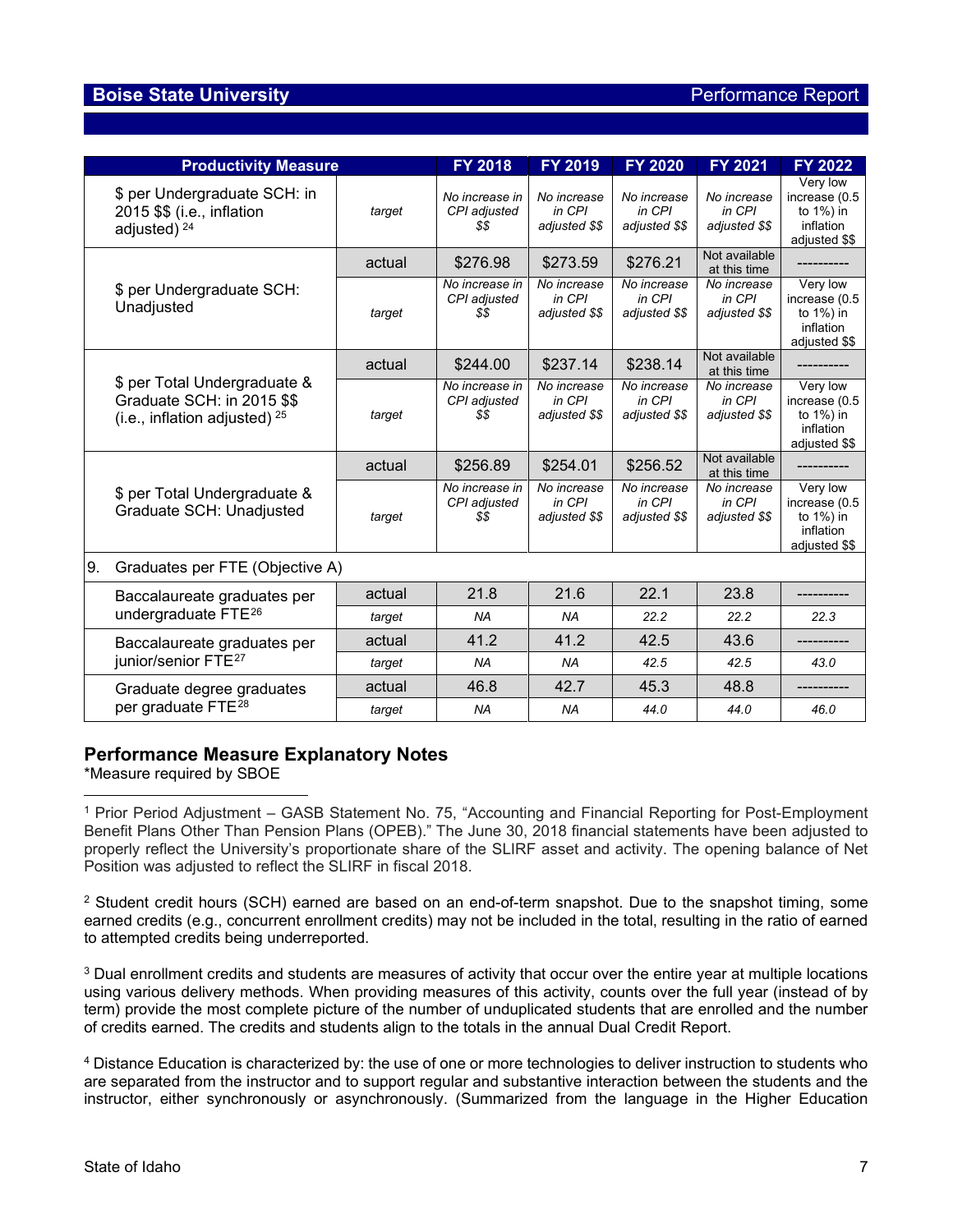Opportunity Act.) Courses that are taught at a distance using educational technology are referred to as distance education classes; includes course modes of Internet-E, Online, and Remote (which was introduced in 2020-21).

<span id="page-7-0"></span><sup>5</sup> The count of awards reflects data submitted to IPEDS. Bachelor's awards and others include first plus second major. These figures are greater than the total number of graduating students because some graduating students receive multiple awards. 2014-15 was the first year that Boise State transcripted all undergraduate certificates and, therefore, began reporting these to IPEDS in that year. Data presented for 2020-2021 are preliminary as they have not yet been reported to IPEDS.

<span id="page-7-1"></span><sup>6</sup> Note that although the Education Specialist degree is a distinct degree type, it is categorized by IPEDS as a "postmaster's certificate." Boise State awarded the first Ed.S. degrees in 2015-16.

<span id="page-7-2"></span><sup>7</sup> "Sponsored Projects" refers to externally funded projects of all types (research, instructional, and public service) funded from all sources (federal, state, local, and private).

<span id="page-7-3"></span><sup>8</sup> Reflects the percentage of research grants that have investigators from more than one department. Includes only initial awards in the Research-Basic and Research-Applied categories.

<span id="page-7-4"></span><sup>9</sup> The distinct (unduplicated) graduates reflects completers by award level as submitted to IPEDS. The total of distinct graduates does not equal the sum of the graduates at each level because there is some duplication of individuals between levels (e.g., earning both a graduate certificate and a master's degree). Data presented for 2020-21 are preliminary as they have not yet been reported to IPEDS.

<span id="page-7-5"></span><sup>10</sup> Retention is a measure of entering cohorts returning to enroll one year later (e.g., the percent of the Fall 2018 cohort of first time, full-time baccalaureate-seeking freshmen that return to enroll in Fall of 2019). Retention rate is calculated in a manner consistent with IPEDS. The four columns of data represent numbers from Fall 2017 through Fall 2020 cohorts, with the Fall 2020 cohort data being a preliminary estimate as of August 3, 2021.

<span id="page-7-6"></span><sup>11</sup> Four-year graduation rate is a measure of entering cohorts graduating within a four-year time frame (e.g., the percent of the Fall 2015 cohort of first-time, full-time baccalaureate-seeking freshmen that graduated before the beginning of the fall 2019 semester). Graduation rate is calculated in a manner consistent with IPEDS. The four columns of data represent the rates for the Fall 2014 through Fall 2017 cohorts, with the Fall 2017 cohort data being a preliminary estimate as of August 3, 2021.

<span id="page-7-7"></span><sup>12</sup> Six-year graduation rate is a measure of entering cohorts graduating within a six-year time frame (e.g., the percent of the Fall 2013 cohort of first-time, full-time baccalaureate-seeking freshmen that graduated before the beginning of the fall 2019 semester). Graduation rate is calculated in a manner consistent with IPEDS. The four columns of data represent the rates for the Fall 2012 through Fall 2015 cohorts, with the Fall 2015 cohort data being a preliminary estimate as of August 3, 2021.

<span id="page-7-8"></span><sup>13</sup> SBOE required metric: timely degree completion. Percent of undergraduate, degree-seeking students completing 30 or more credits across one year (defined as summer, fall, and spring term). Based on end-of-term data version. Degree-seeking status is determined as of fall semester unless the student was not enrolled in fall, in which case summer is used. Spring term is used to determine degree-seeking status of students enrolled only for the spring term. Excludes students who earned degrees during the reported year and who did not reach the 30-credit threshold. Includes students meeting the criteria regardless of full- or part-time status and the number of terms enrolled in that year. Students enrolled part-time or for a partial year, especially for only one term, would not be expected to complete 30 credits; thus, the denominator may be inflated resulting in a lower percentage reported. Note: the target presented for FY19 was set and reported in the spring 2018 BSU Strategic Plan Report. Since that time, the methodology for this measure has been clarified and refined by OSBE. The FY20 target follows from the new methodology, thus, replacing the prior target shown for FY19. All years of data reported reflect the updated methodology.

<span id="page-7-9"></span>State of Idaho 8 <sup>14</sup> SBOE required metric: math pathways. Based on cohorts of incoming first-time bachelor degree seeking students (full- plus part-time) who complete a gateway course (Math 123, 143, 157, or 254) or higher within two years (e.g.,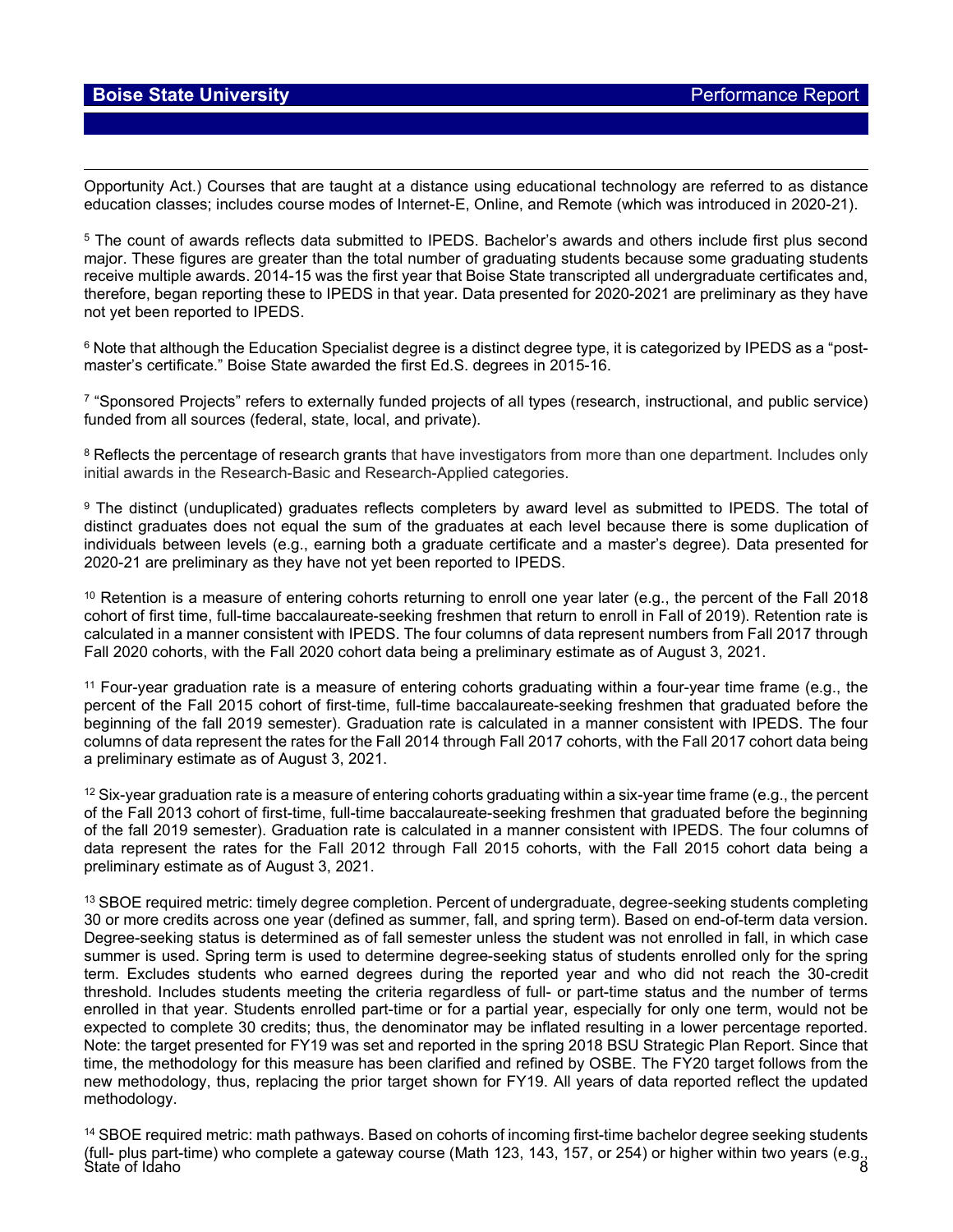students who entered in fall 2017 and completed a gateway math or higher by the end of summer 2019 are reported for FY19). Note: the target presented for FY19 was set and reported in the spring 2018 BSU Strategic Plan Report. Since that time, the methodology for this measure has been clarified and refined by OSBE. The FY20 target follows from the new methodology, thus, replacing the prior target shown for FY19. All years of data reported reflect the updated methodology.

<span id="page-8-0"></span><sup>15</sup> SBOE required metric: reform remediation. Percent of undergraduate, degree-seeking students who took a remedial course and completed a subsequent credit-bearing, gateway, course within one year of completing the remedial course. Boise State uses a corequisite model for English, therefore, this measure is calculated as the number of students who took and completed English 101P in the given academic year. Note: the data and targets do match those previously reported as the methodology for this measure has been updated per guidance from OSBE. All years of data reported and the targets reflect the updated methodology.

<span id="page-8-1"></span><sup>16</sup> SBOE required metric: reform remediation. Percent of undergraduate, degree-seeking students who took a remedial course (Math defined as Math 025, 103, or 108) and completed (C- or above) a subsequent credit-bearing, gateway, course (Math 123, 143, 157, or 254) or higher within one year of completing the remedial course (e.g., students who took a remedial course in fall 2017 and completed a subsequent course by the end of fall 2018). Note: the target presented for FY19 was set and reported in the spring 2018 BSU Strategic Plan Report. Since that time, the methodology for this measure has been clarified and refined by OSBE. The FY20 target follows from the new methodology, thus, replacing the prior target shown for FY19. All years of data reported reflect the updated methodology.

<span id="page-8-2"></span><sup>17</sup> Total Research and Development Expenditures are submitted to NSF approximately in March for the previous fiscal year.

<span id="page-8-3"></span><sup>18</sup> Boise State tracks a number of demographic categories of students that are important to Idaho's college completion rates. Note that graduates may fall into more than one category and are counted one time in each of the relevant categories. As such, the numbers across categories cannot be summed to achieve a total.

<span id="page-8-4"></span><sup>19</sup> Distinct number of graduates who began college as residents from a rural county in Idaho. The definition for this measure was updated in 2020 to align with Boise State's new efforts to serve rural communities in Idaho. Rural is defined as all places outside of "Urban Areas and their Places" as specified by the U.S. Census Bureau. Data for all reported years were updated in 2021 to align with a new campus data warehouse reporting field.

<span id="page-8-5"></span><sup>20</sup> Distinct number of graduates who are American Indian/Alaska Native or Hispanic/Latino.

<span id="page-8-6"></span><sup>21</sup> Includes baccalaureate recipients in transfer cohorts whose institution prior to their initial Boise State enrollment was one of the four Idaho community colleges. Method captures most recent transfer institution for all students, even those whose transcripts are processed sometime after their Boise State enrollment has started.

<span id="page-8-7"></span><sup>22</sup> WICHE average from Table 1a of annual Tuition and Fees report. We use the average excluding California and the values were as follows: FY15 \$7,558; FY16 \$7,826, FY17 \$7,980, FY18 \$8,407. A typical report can be found at http://www.wiche.edu/info/publications/Tuition\_and\_Fees2012-13.pdf

<span id="page-8-8"></span><sup>23</sup> Expense information is from the Cost of College study, which is produced yearly by Boise State's Controller's Office. Includes the all categories of expense: Instruction/Student Services (Instruction, Academic Support, Student Services, Library), Institutional/Facilities (Cultural, Religious Life and Recreation, Museums, Gardens, etc., Net Cost of Intercollegiate Athletics, Net Cost of Other Auxiliary Operations, Plant Operations, Depreciation: Facilities, Depreciation: Equipment, Facility Fees Charged Directly to Students, Interest, Institutional Support), and Financial Aid. "Undergraduate only" uses Undergraduate costs and the sum of EWA weighted credit hours for remedial, lower division, upper division for residents and nonresidents. "Undergraduate and graduate" uses undergraduate and graduate expenses, and includes EWA weighed credit hours from the undergraduate and graduate levels for residents and nonresidents.